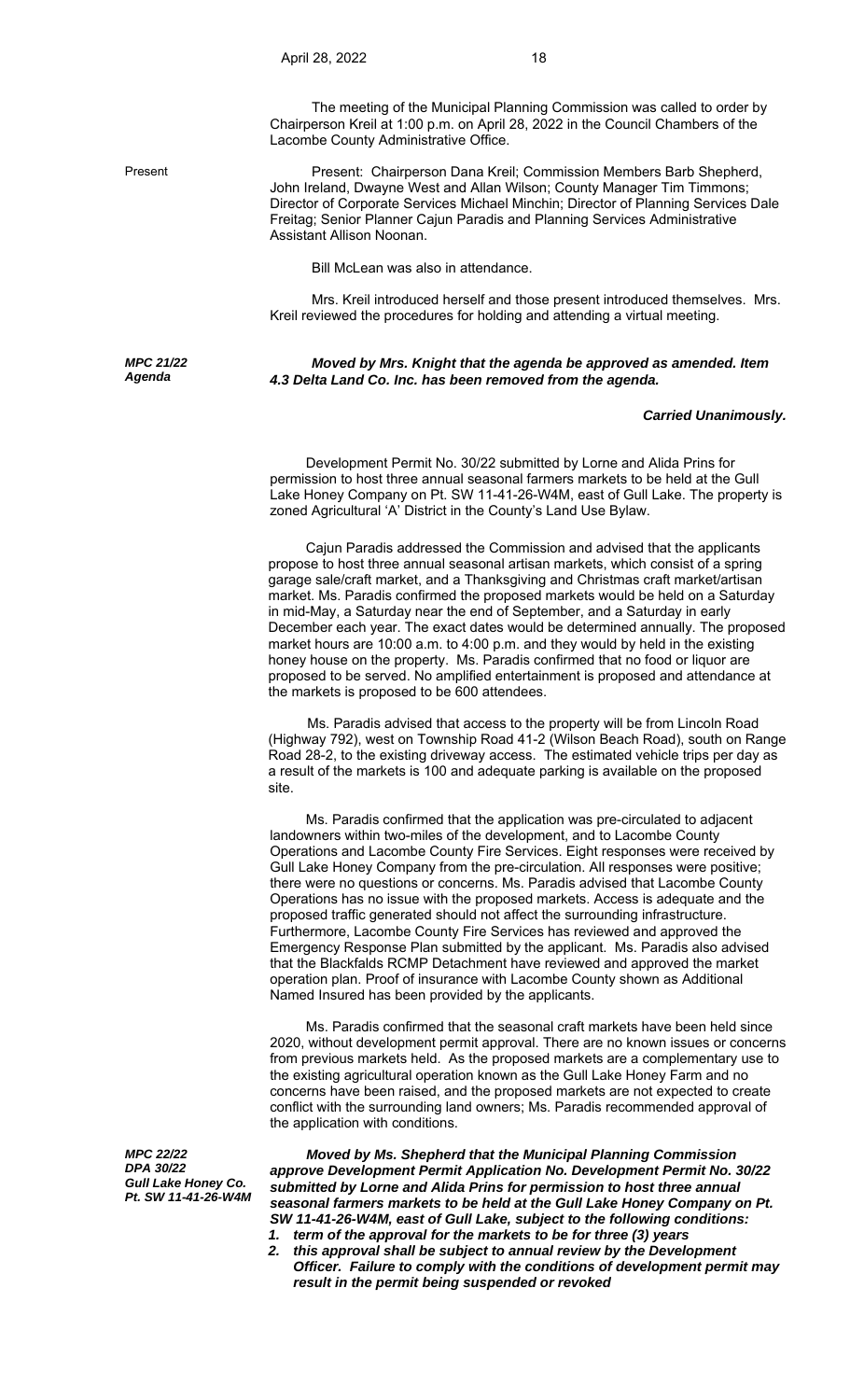- *3. approval to be for three (3) one-day market events annually, for a maximum of 600 participants daily*
- *4. events are to be held on a Saturday in mid-May, a Saturday near the end of September, and a Saturday in early December each year*
- *5. the applicant shall submit an Emergency Response Plan to the County's satisfaction. Further, an updated Emergency Response Plan may be required as a condition of annual review*
- *6. confirmation from the appropriate RCMP detachment to be submitted to the County confirmed the detailed operations plan has been reviewed and approved. Further, updated RCMP confirmation shall be required as a condition of annual review*
- *7. the applicant shall be required to provide proof of the insurance policy obtained for the events held on the property. The insurance policy must be to the satisfaction of Lacombe County. Further, valid insurance shall be required as a condition of annual review*
- *8. activities at the sites shall adhere to the description of activities provided with the development application A further development permit application is required for any changes to the markets*
- *9. the applicant is to ensure that the markets do not cause any nuisance to surrounding property owners due to noise, dust or excessive traffic, or anything else of a dangerous or objectionable nature, as determined by the County as its sole discretion*
- *10. markets held on the property must abide by Lacombe County's Community Standards Bylaw 1153/12*
- *11. all parking for the markets shall be generally restricted to those areas identified on the site plan and information submitted with the development permit application, unless otherwise approved by the County. No parking is to occur on County roads*
- *12. all traffic shall be directed to access the property from Lincoln Road (Highway 792), west on Township Road 41-2 (Wilson Beach Road), south on Range Road 28-2, to the existing driveway access. Traffic must also follow this route when leaving the market. No other County roads are to be used to access the property, unless in case of emergency*
- *13. the site to be kept at all times in a neat and tidy condition*
- *14. the applicant is responsible for obtaining all necessary permits from other government and non-government agencies, including Alberta Health Services or the Alberta Liquor and Gaming Commission*
- *15. a habitable dwelling to be maintained for as long as the markets operate at the site*

*It is the responsibility of the applicants to ensure that the proposed development meets the requirements of the provincial Safety Codes Act and the associated Regulations.* 

## *Carried Unanimously.*

 Development Permit No. 34/22 submitted by Al-Terra Engineering (Red Deer) Ltd. for permission to construct a 100-stall campground, known as Alberta Views RV and Golf Resort, on Pt. NW 21-39-03-W5M, north of Eckville on property owned by 1949561 Alberta Ltd. This property is zoned Recreation 'P-R' District under the County's Land Use Bylaw.

 Ms. Paradis confirmed that this development was previously known as Last Hill Golf Course but is being remarketed under the new name Alberta Views RV and Golf Resort. Further, Ms. Paradis advised the property previously had an 18-hole golf course, but has not been operational in the past few years. 1949561 Alberta Ltd. (the landowners, Bill and Carla MacLean) purchased the property in 2015 with the intention of revitalizing the pre-existing development.

 Ms. Paradis explained the proposed development includes a 100-stall recreational vehicle seasonal campground, two 384 ft<sup>2</sup> washrooms, 104 vehicle parking spaces, and an 80,000 ft<sup>2</sup> fenced storage lot. Additionally, a playground, a small pool, 6 pickleball courts, and a trail to a water feature are proposed for amenities to complement the campground. The campground stalls are proposed to be seasonal lease lots, open from spring to end of fall and will be fully services with water, wastewater and power. Ms. Paradis explained that the wastewater will drain through a common sanitary main to a large holding tank. The tank will be periodically sucked empty, depending on use and the number of units occupied. Due to the nature of the proposed development, there will be very little increase in stormwater flows. However, water quality will need to be maintained, along with the predevelopment flow rates. The site will utilize a combination of grass ditches/swales and centerline drained roadways to convey stormwater to the stormwater management pond. This pond will detain the water, as its outlet will be designed to restrict outflow to the predevelopment rate. The pond will also provide